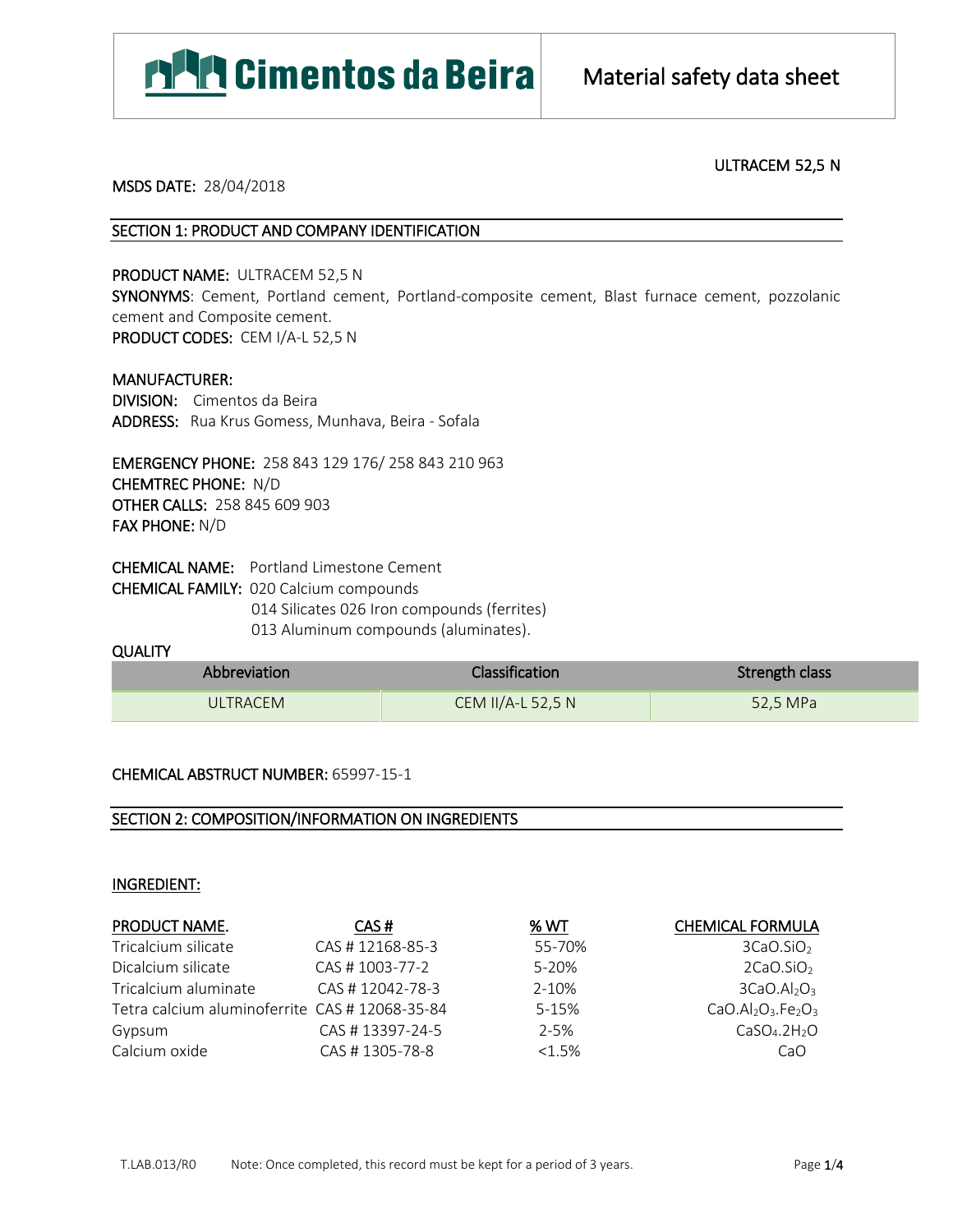# SECTION 3: HAZARDS IDENTIFICATION

EMERGENCY OVERVIEW: Dust act as a skin and respiratory irritant. Dust and wet cement cause serious eye irritation. Long term exposure may lead to contact dermatitis

ROUTES OF ENTRY: Skin, eye and nose

# POTENTIAL HEALTH EFFECTS

**EYES:** Exposure to airborne dust may cause immediate or delayed irritation of the eyes. Depending on the level of exposure, effects may range from redness to chemical burns and blindness.

**SKIN:** The hazards of wet cement are due to its caustic, abrasive, and drying properties. Wet cement contacting the skin for a short period and then thoroughly washed off causes little irritation. But continuous contact between skin and wet cement allows alkaline compounds to penetrate and burn the skin.

INGESTION: Ingestion in a harmful quantity is very unlikely to occur.

**INHALATION:** Inhaling high levels of dust may occur in different situation. In the short term, such exposure irritates the nose and throat and causes choking and difficult breathing.

## SECTION 4: FIRST AID MEASURES

EYES: Wash eyes with large volumes of water. Seek medical attention

SKIN: Wash with water and soap

INGESTION: Ingestion in a harmful quantity is very unlikely to occur. If ingested drink plenty of water and consult a doctor immediately. DO NOT INDUCE VOMITING.

INHALATION: Remove exposed person to fresh air. Prolonged exposure at high dust concentration may cause a cough and phlegm.

## SECTION 5: FIRE-FIGHTING MEASURES

This product isn't combustible, use agent most appropriate to extinguish surrounding fire.

## SECTION 6: ACCIDENTAL RELEASE MEASURES

# ACCIDENTAL RELEASE MEASURES:

## Personal precautions

Dust mask where Threshold Limit Value (TLV) is exceeded. Wear eye shielding. Any type of glove which prevents contact with the product.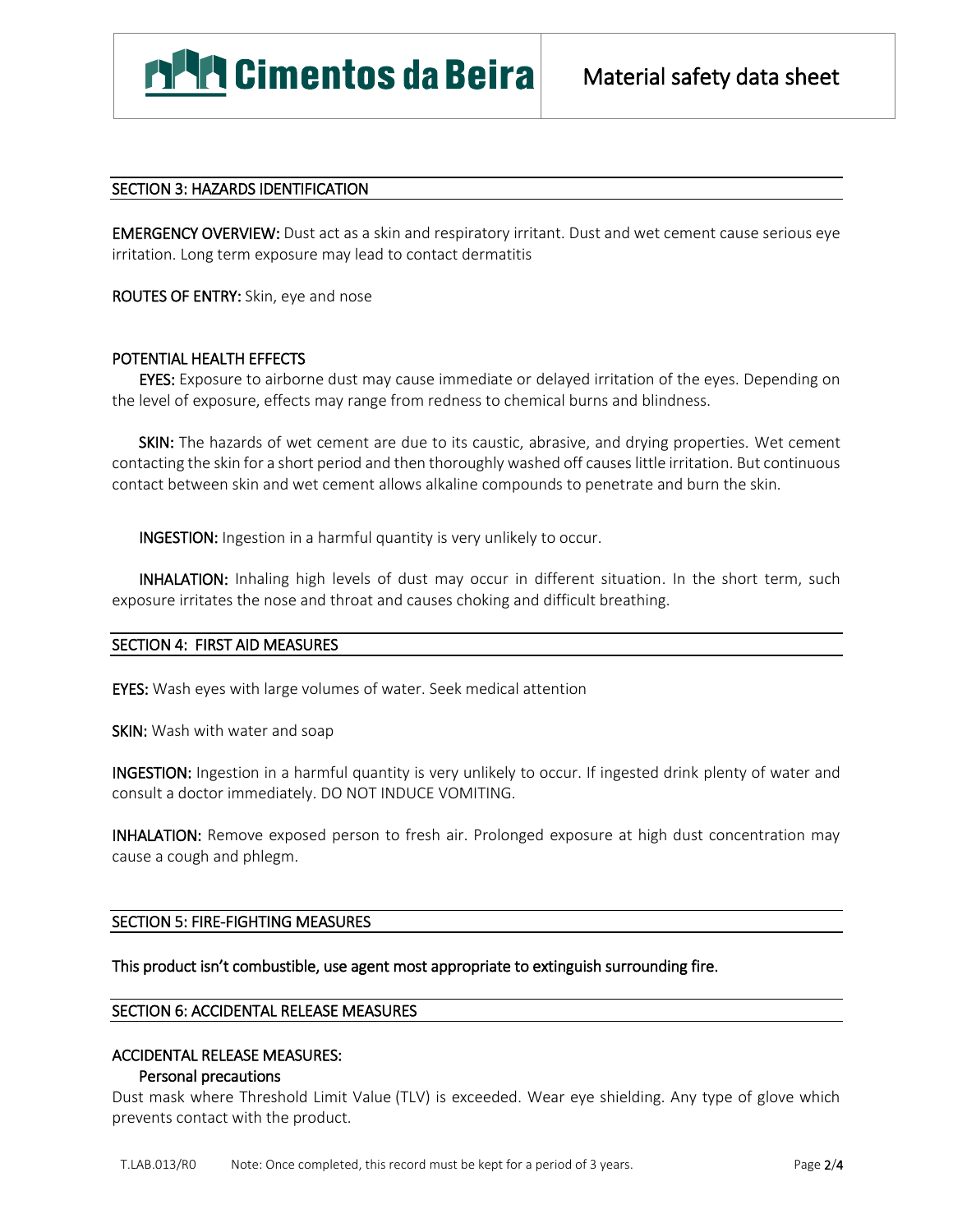# **MAN** Cimentos da Beira

# Environmental precautions

Non-toxic in small quantities. Large quantities in water will lead to high pH values, up to 12,5. Aquatic life will be endangered.

The cement will harden, possibly forming a crust. It may dissolve slowly in acid conditions.

# (i) Small spills

- (a) Containment Sweep up. Prevent dust becoming airborne.
- (b) Clean-up Sweep up. Prevent dust becoming airborne.

## (ii) Large spills

- (a) Containment Sweep up. Prevent dust becoming airborne.
- (b) Clean up Sweep up. Prevent dust becoming airborne.

# SECTION 7: HANDLING AND STORAGE

During handling aerated cement has liquid properties which disperse after settlement.

## SECTION 8: EXPOSURE CONTROLS/PERSONAL PROTECTION

**Occupational exposure limits** TWA OEL RL 5 mg/m<sup>3</sup> respirable dust, 10 mg/m<sup>3</sup> total inhalable dust. Personal protection Dust mask, safety glasses or goggles, gloves.

\_\_\_\_\_\_\_\_\_\_\_\_\_\_\_\_\_\_\_\_\_\_\_\_\_\_\_\_\_\_\_\_\_\_\_\_\_\_\_\_\_\_\_\_\_\_\_\_\_\_\_\_\_\_\_\_\_\_\_\_\_\_\_\_\_\_\_\_\_\_\_\_\_\_\_\_\_\_\_\_\_\_\_\_\_

# SECTION 9: PHYSICAL AND CHEMICAL PROPERTIES

## Physical Properties

Fine grey. Particle size < 0.1 mm. Relative density 2.2 to 3.8 g/ml. Melting point > 1500ºC. Alkalinity can exceed pH of 12 in water.

# Chemical Properties

No hazardous decomposition products

## SECTION 10: STABILITY AND REACTIVITY

Stable, but product will solidify over a period of hours if moistened or wet. Absorbs moisture from the air and solidifies over prolonged periods if not kept in a protected dry atmosphere.

# SECTION 11: TOXICOLOGICAL INFORMATION

Dust acts as a skin and respiratory irritant. Dust and wet cement cause serious eye irritation. Long term exposure may lead to contact dermatitis.